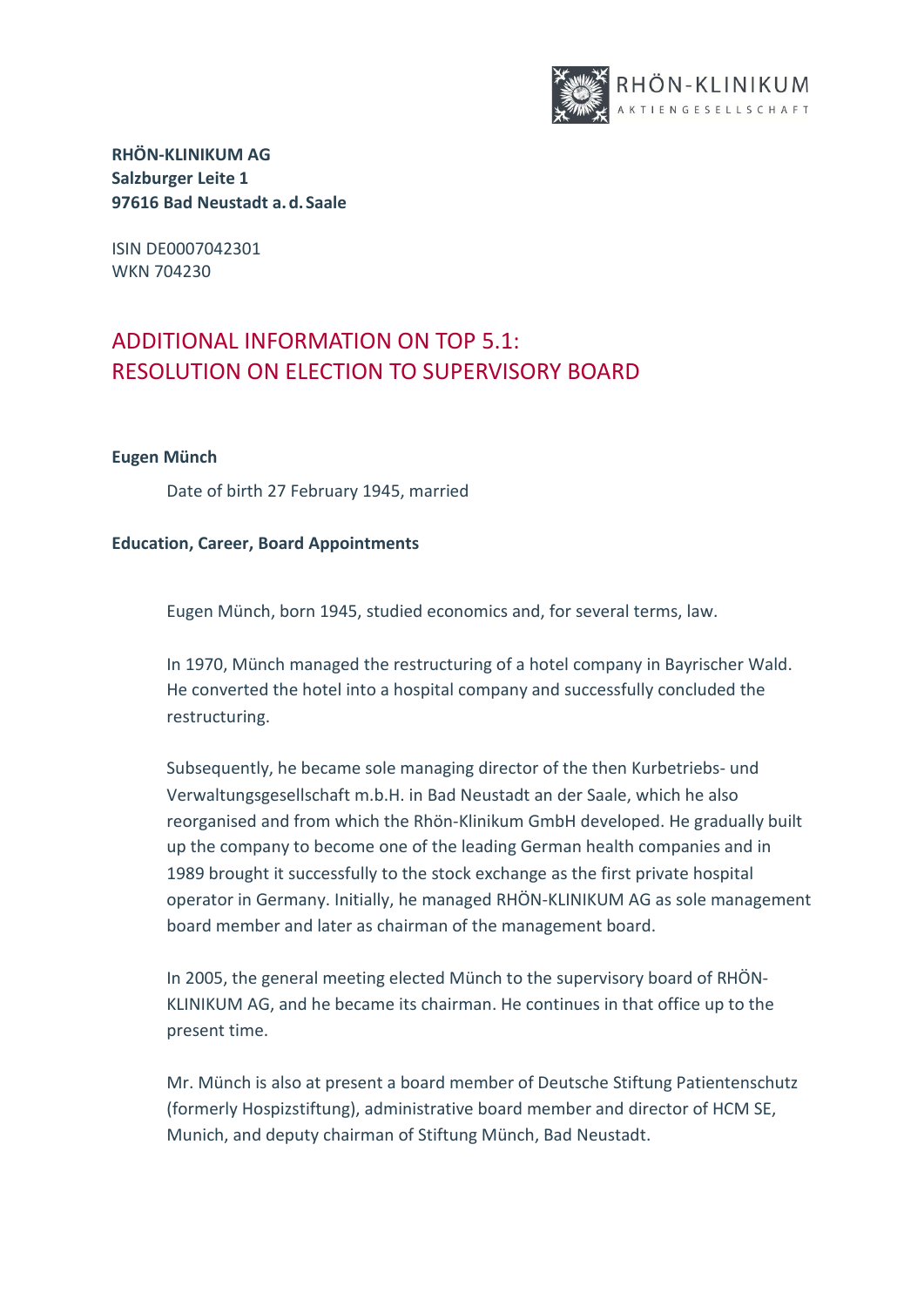

## FURTHER INFORMATION TO AGENDA ITEM 5.2: RESOLUTION ON THE ELECTION TO THE SUPERVISORY BOARD

### born September 21, 1943 in Kassel **Family status:** married , 5 children **Education and Professional Experience 1963** A-level examination at Geschwister-Scholl School, Melsungen, Germany **1963 -1965** Training as bank officer at Deutsche Bank AG, Kassel **1965 -1966** Practical business studies in England and USA **1967** Military service **1968 - 1971** Managing director of Laboratórios Americanos S.A. Niteroi, R.J., Brazil, a company with 1,600 employees; development of export business within Latin America **1972 Return to Europe; start at B. Braun Melsungen AG,** member of the Management Board **1977 – March 31, 2011** Overall business responsibility and election as Management Board Spokesman, later Chairman of the Management Board of B. Braun Melsungen AG, a worldwide supplier of the healthcare market with approximately 3,000 employees in 1977/78 and ca. DM 517 million group revenues; in fiscal year 2010 approx. 4,43 billion Euro group revenues, approx. 40,300 employees **Since April 1, 2011** Chairman of the Supervisory Board of B. Braun Melsungen AG **Public Service Activities 1974 - 1994 and as of 2001** Active in local politics in Melsungen (including chairmanship of the FDP party in the Municipal Council) **Since 1986 Member of the Synod of the Lutheran Church of Kurhessen-**Waldeck **Since 1983** Member of the committee of the Kassel Chamber of Industry and Commerce (IHK) **March 1991 - April 2004** President of the Kassel Chamber of Industry and Commerce (IHK) **Since then** Vice President of the Kassel Chamber of Industry and Commerce

(IHK)

### **Prof. Dr. h.c. Ludwig Georg Braun**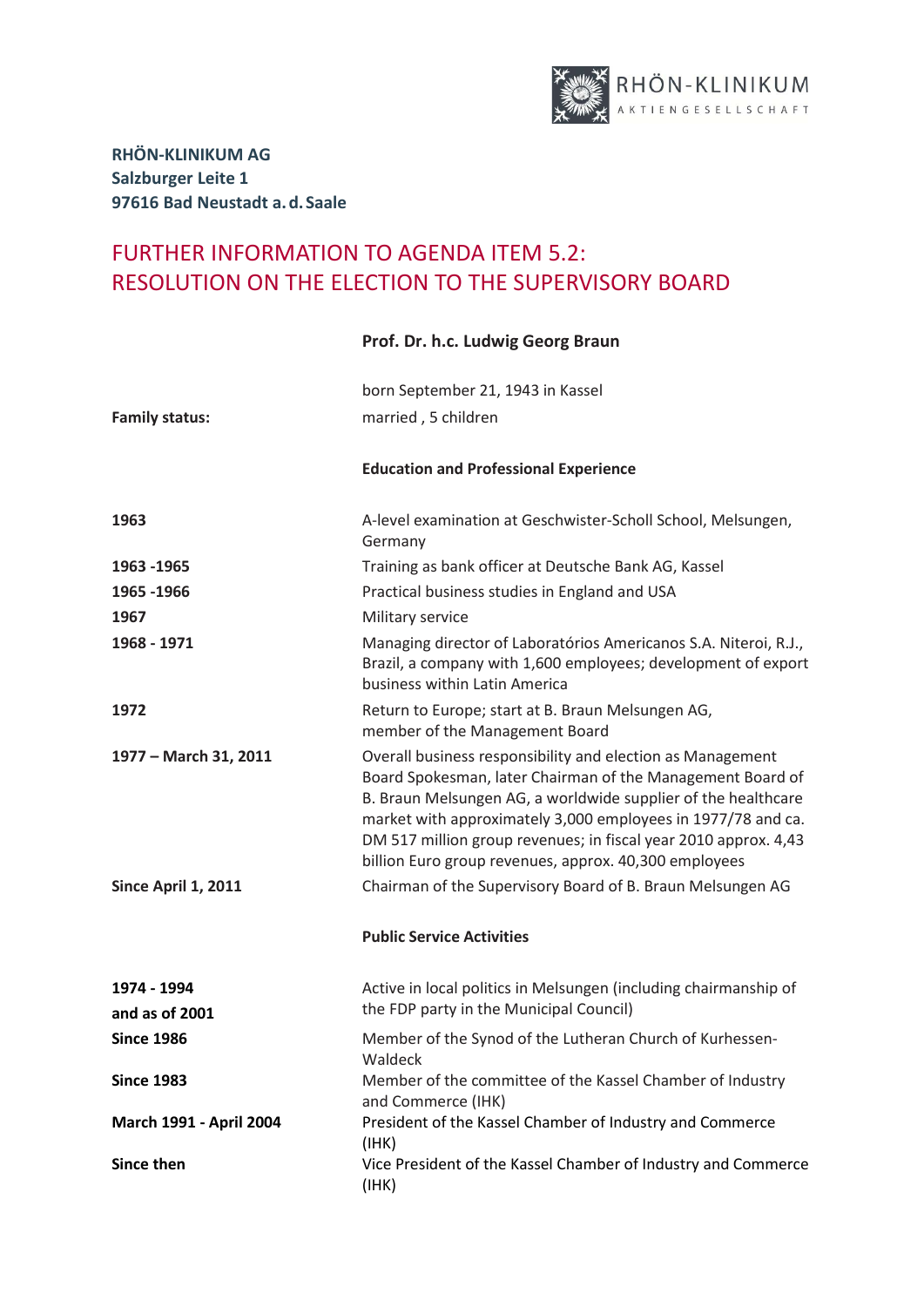### **Further Public Service Activities**

| Since 20 of March, 1991           | Member of the general assembly of the Association of German |
|-----------------------------------|-------------------------------------------------------------|
|                                   | Chambers of Industry and Commerce (DIHK)                    |
| 1996/1997                         | President of the National Employers' Association for the    |
|                                   | Chemical Industry, Wiesbaden                                |
| <b>February 2001 - March 2009</b> | President of the Association of German Chambers of Industry |
|                                   | and Commerce (DIHK)                                         |
| Since then                        | Honorary President of the Association of German Chambers of |
|                                   | Industry and Commerce (DIHK)                                |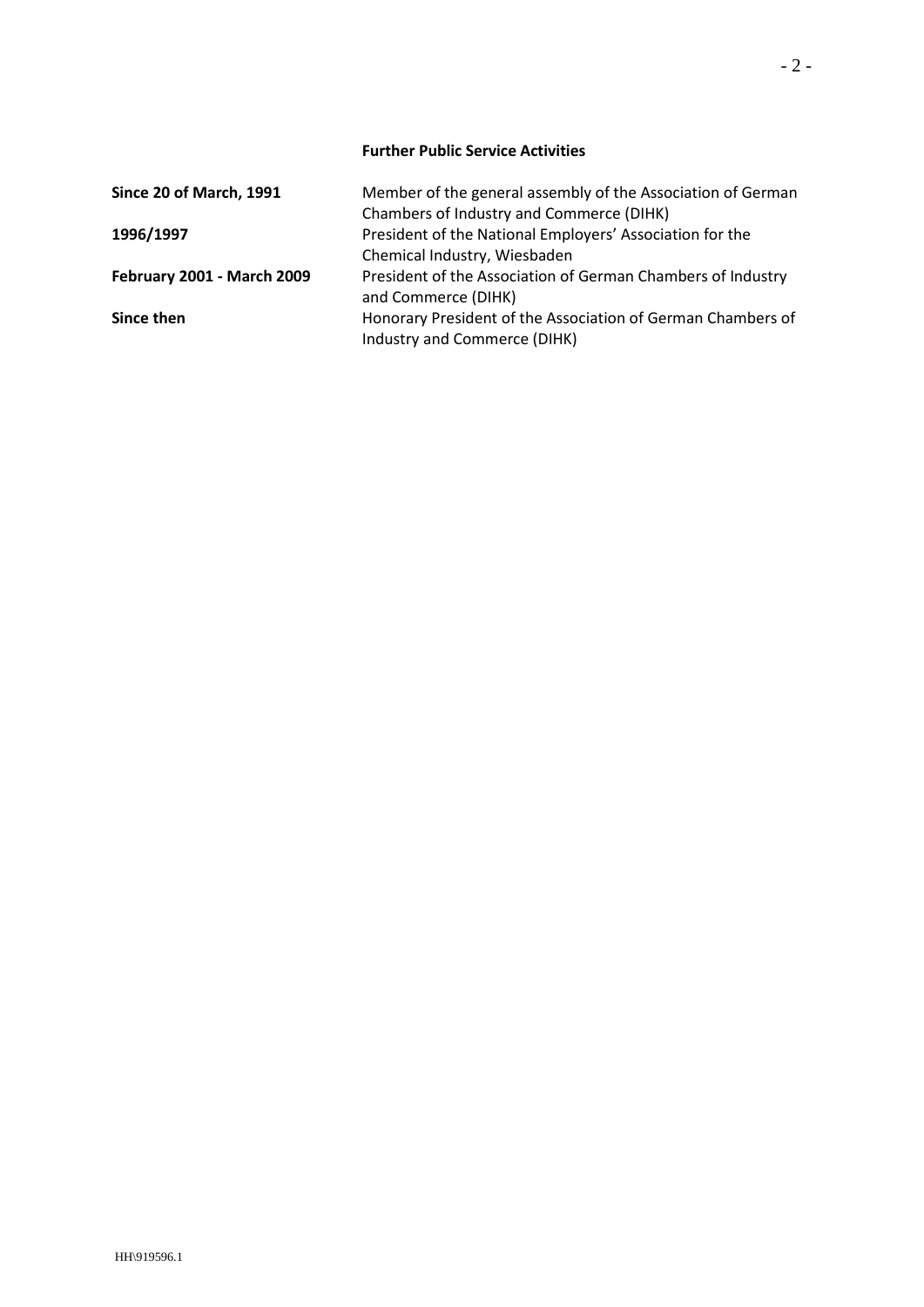

ISIN DE0007042301 WKN 704230

# FURTHER INFORMATION TO AGENDA ITEM 5.3: RESOLUTION ON THE ELECTION TO THE SUPERVISORY BOARD

### **CURRICULUM VITAE - PROF. DR. GERHARD EHNINGER**

| <b>Personal details</b>        |                                                                            |
|--------------------------------|----------------------------------------------------------------------------|
| Date/place of birth            | 11 <sup>th</sup> of June 1952 in Simmozheim, Germany                       |
| <b>Education</b>               |                                                                            |
|                                |                                                                            |
| 1985                           | Habilitation in internal medicine, Clinic of Internal Medicine<br>Tübingen |
| 1976 - 1978                    | Doctoral Thesis, Internal Medicine,                                        |
| 1971-1977                      | Medicine, University Tübingen                                              |
| <b>Professional Experience</b> |                                                                            |
| 2006 - 2014                    | Director, Scientific Branch, Board of German Physicians                    |
|                                |                                                                            |
| 2004 - 2012                    | Chairman; German Society for Hematology and Oncology                       |
|                                |                                                                            |
| $2003 - present$               | Director of the University Cancer Center Dresden                           |
|                                |                                                                            |
| 2002- present                  | Founder of several biotech companies (e.g. Agendix, Cellex,                |
|                                | <b>GEMoaB Monoclonals)</b>                                                 |
|                                |                                                                            |
| 1994 - present                 | Chairman (Department of Internal Medicine I, University                    |
|                                | Hospital Dresden)                                                          |
| 1991                           | Associate professor                                                        |
|                                |                                                                            |
| 1991                           | Founder partner of the DKMS German Bone Marrow Registry                    |
|                                | (non-profit organization)                                                  |
|                                |                                                                            |
| 1988                           | Additional degree in hematology and oncology                               |
| 1985                           | Venia legendi at the Eberhard-Karls-Universität, Tübingen                  |
|                                |                                                                            |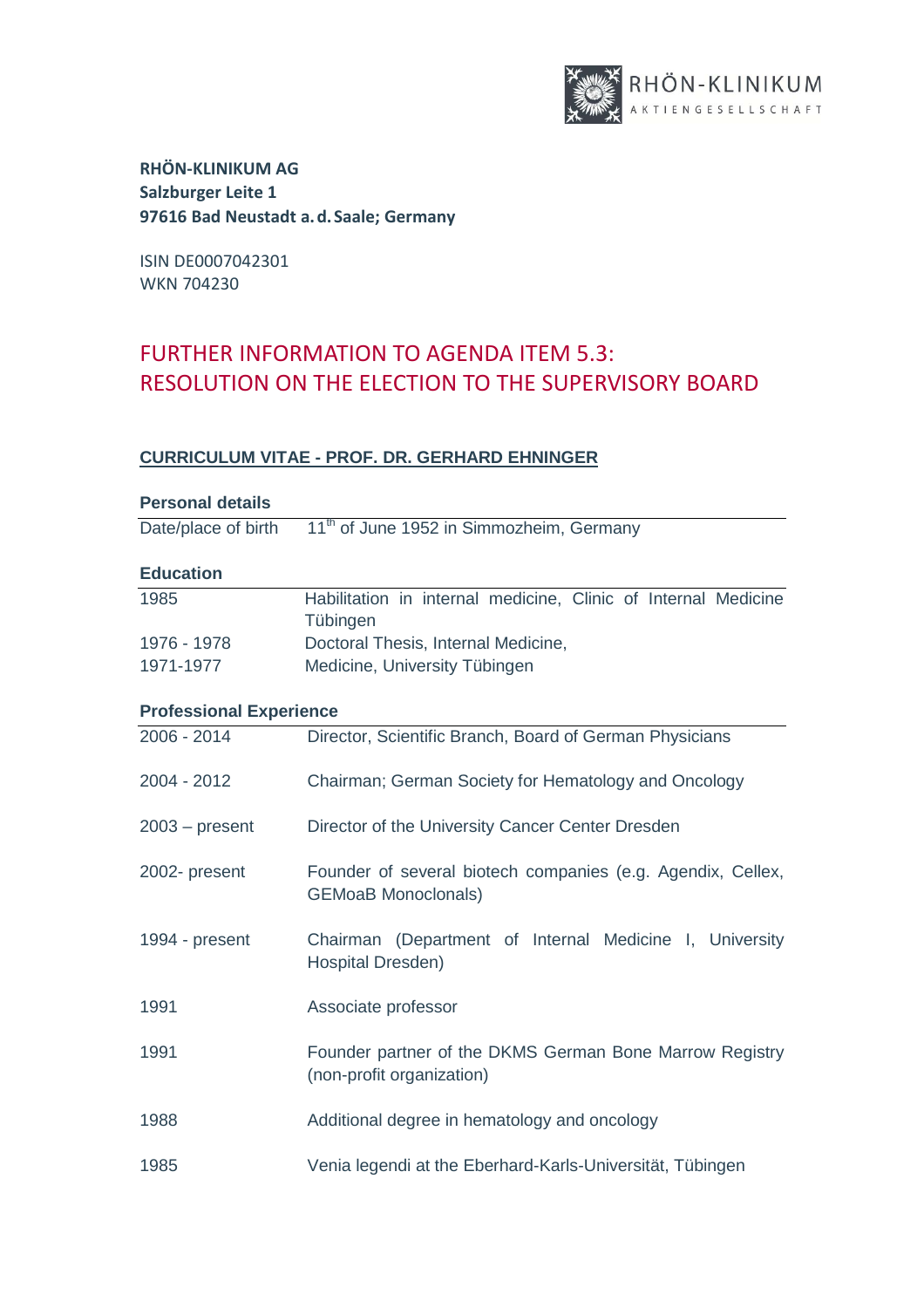| 1985 | Senior physician at the Clinic of Internal Medicine in Tübingen          |
|------|--------------------------------------------------------------------------|
| 1985 | Registration for Internal Medicine                                       |
| 1978 | Internship and residency at the Clinic of Internal Medicine,<br>Tübingen |

## **MANDATES**

| $2002 - present$ | Supervisory board, Rhön-Klinikum AG                               |
|------------------|-------------------------------------------------------------------|
| $2006 - present$ | Supervisory board<br>Universitätsklinikum Gießen und Marburg GmbH |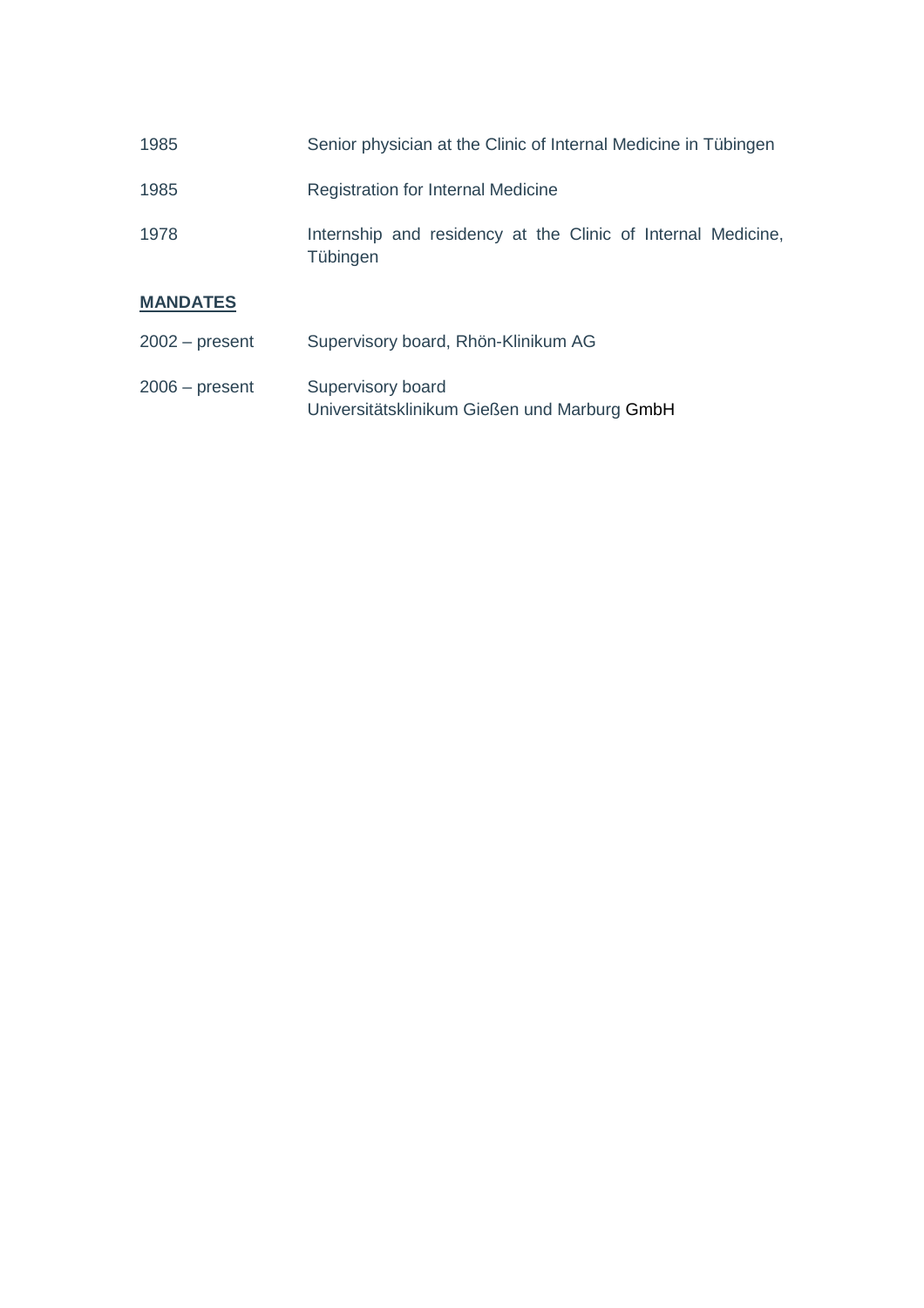

ISIN DE0007042301 WKN 704230

# ADDITIONAL INFORMATION ON TOP 5.4: RESOLUTION ON ELECTIONS TO THE SUPERVISORY BOARD

### **Stephan Holzinger**

Date of birth, 9 January 1968, married, 2 children

### **Education**

Administrative Science studies (law, economics, politics) and graduation at the universities of Oslo and Konstanz

### **Career**

- US Senator John W. Warner, member of staff
- E-Systems (Raytheon), political affairs advisor
- BMW Group (including company spokesman, head of financial publications)
- Kuhn, Kammann & Kuhn AG (management board member)
- Lecturing post at the universities of Augsburg and Krems
- Lecturer on strategic business and communications issues
- Author of many books and publications
- Managing director and shareholder in Holzinger Associates GmbH (communication consultant to organ members, companies and family offices in crises, advising on disputes, litigation and reputation management)
- Stiftung Münch, Munich (honorary Chairman)

### **Board appointments**

-

- RHÖN-KLINIKUM AG, Bad Neustadt a.d.Saale member of the supervisory board since July 2013 (head of the Compliance and Communication Committee and member of the Audit Committee)
- *Universitätsklinikum Gießen und Marburg GmbH*, Gießen member**[1](#page-5-0)** of the supervisory board since November 2013
- *HCM SE*, Munich member of the administrative board since January 2014

<span id="page-5-0"></span> $1$  Estimated until termination of the general meeting of RHÖN-KLINIKUM AG, 10 June 2015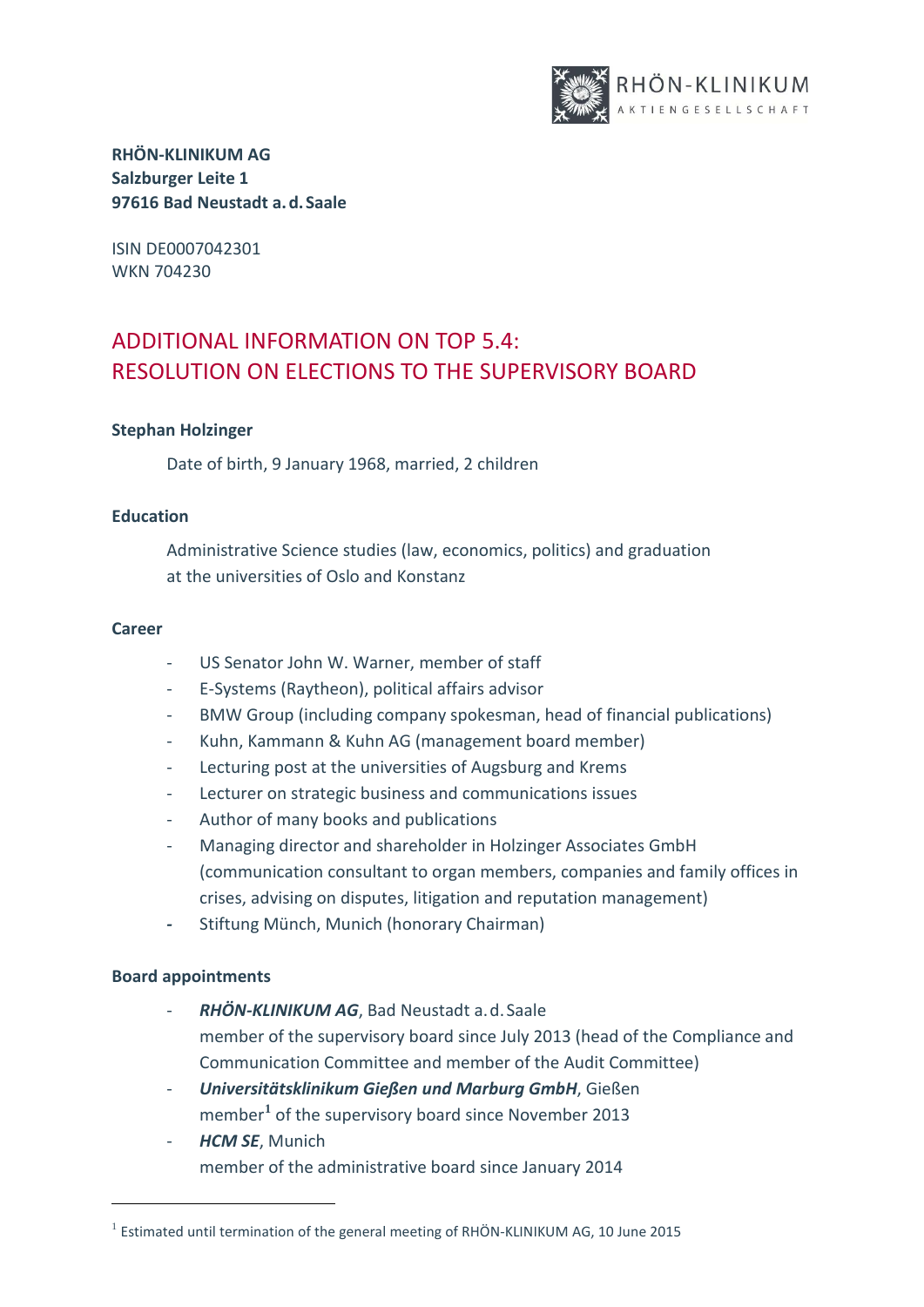

ISIN DE0007042301 WKN 704230

## FURTHER INFORMATION TO AGENDA ITEM 5.5: RESOLUTION ON THE ELECTION TO THE SUPERVISORY BOARD

**Dr. Brigitte Mohn, MBA**

**Member of the Executive Board, Bertelsmann Stiftung Chair of the Executive Board, German Stroke Foundation**

| Date of birth<br><b>Place of birth</b><br><b>Father</b><br><b>Mother</b> | 28.06.1964<br><b>Stuttgart Degerloch</b><br><b>Reinhard Mohn</b><br>Elisabeth Mohn, née Beckmann |                                                                                                                                                                                                                      |
|--------------------------------------------------------------------------|--------------------------------------------------------------------------------------------------|----------------------------------------------------------------------------------------------------------------------------------------------------------------------------------------------------------------------|
| <b>Higher Education</b>                                                  | $2000 - 2001$                                                                                    | MBA at the WHU Graduate School of Management,<br>Koblenz/Kellogg Institute (USA)                                                                                                                                     |
|                                                                          | 1993                                                                                             | University of Witten-Herdecke<br>(major: Political Science; minor: Art History, German Studies)                                                                                                                      |
|                                                                          | 1991                                                                                             | University of Augsburg, Doctor of Philosophy                                                                                                                                                                         |
|                                                                          | 1985                                                                                             | University of Münster                                                                                                                                                                                                |
|                                                                          | 1984                                                                                             | University of Bamberg                                                                                                                                                                                                |
| <b>Work Experience</b>                                                   | since 2005                                                                                       | Member of the Executive Board, Bertelsmann Stiftung,<br>Gütersloh<br>Responsible for the programs "Communities Worth Living In",<br>"Improving Healthcare - Informing Patients" and "The Future<br>of Civil Society" |
|                                                                          | since June 2014                                                                                  | Chair of the Board of Trustees, German Stroke Foundation,<br>Gütersloh                                                                                                                                               |
|                                                                          | 2002-2004                                                                                        | Member of the Management Team, Bertelsmann Stiftung,<br>Guetersloh<br>Head of the health program                                                                                                                     |
|                                                                          | since 2001                                                                                       | Chair of the Executive Board, German Stroke Foundation,<br>Gütersloh                                                                                                                                                 |
|                                                                          | 2000-2001                                                                                        | CEO of the German Stroke Foundation, Gütersloh                                                                                                                                                                       |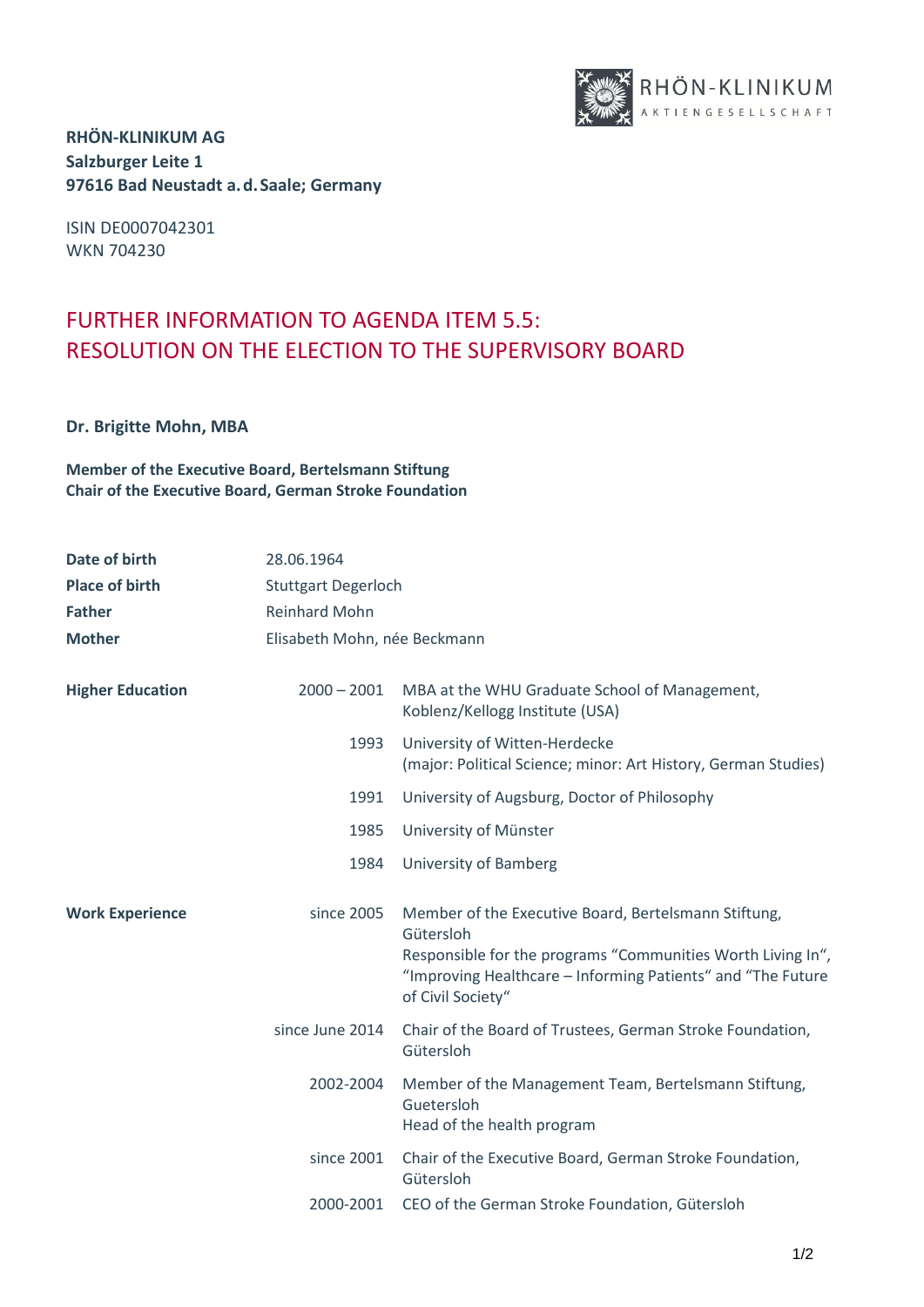|                                      | $1998 - 2000$    | Consultant at Pixelpark AG, Basel (Switzerland)<br>Specialization: Financial and pharmaceutical industry                                                                                       |
|--------------------------------------|------------------|------------------------------------------------------------------------------------------------------------------------------------------------------------------------------------------------|
|                                      | $1997 - 1998$    | Consultant at McKinsey, Hamburg<br>Development of a marketing concept for an international<br>chemical company                                                                                 |
|                                      | $1996 - 1997$    | Head of Special Projects at Doubleday Direct, New York (USA)<br>Development and implementation of a corporate business<br>concept for Doubleday Book Club in Canada                            |
|                                      | $1994 - 1996$    | Marketing Manager for Academic Marketing at the American<br>publishing group Bantam Doubleday Dell, New York (USA)<br>Specialization: Direct Marketing to Universities, Colleges,<br>Libraries |
|                                      | 1993 – 1994      | Editor at the Institute for World Economics, Kiel<br>Editing and writing experts' reports and press releases                                                                                   |
|                                      | $1992 - 1993$    | Editor at the Chamber of Commerce in Münster<br>Writing press releases and interviews, organization of<br>conferences and exhibitions                                                          |
| <b>Offices / Mandates</b><br>current | since 04.05.2012 | Member of the Supervisory Board, Bertelsmann Management<br>SE, Gütersloh                                                                                                                       |
|                                      | since 22.06.2012 | Member of the Board of Trustees of the Robert-Koch-Stiftung<br>e.V., Berlin                                                                                                                    |
|                                      | since 04.02.2012 | Member of the Board of Trustees of the Dachstiftung<br>Diakonie, Kästorf                                                                                                                       |
|                                      | since 2010       | Member of the Expedition Board, Nordpol Hamburg -<br>Agentur für Kommunikation GmbH, Hamburg                                                                                                   |
|                                      |                  | since 16.12.2009 Chair of the Supervisory Board of Phineo gAG, Berlin                                                                                                                          |
|                                      | since 24.04.2008 | Member of the Board of Trustees of the Michael Skopp<br>Foundation, Bielefeld                                                                                                                  |
|                                      | since 01.01.2008 | Member of the Supervisory Board, Bertelsmann SE & Co.<br>KGaA, Gütersloh<br>Member of Bertelsmann Verwaltungsgesellschaft mbH,<br>Gütersloh                                                    |
|                                      | since 17.07.2002 | Member of the Rhön-Klinikum Supervisory Board, Bad<br>Neustadt/Saale                                                                                                                           |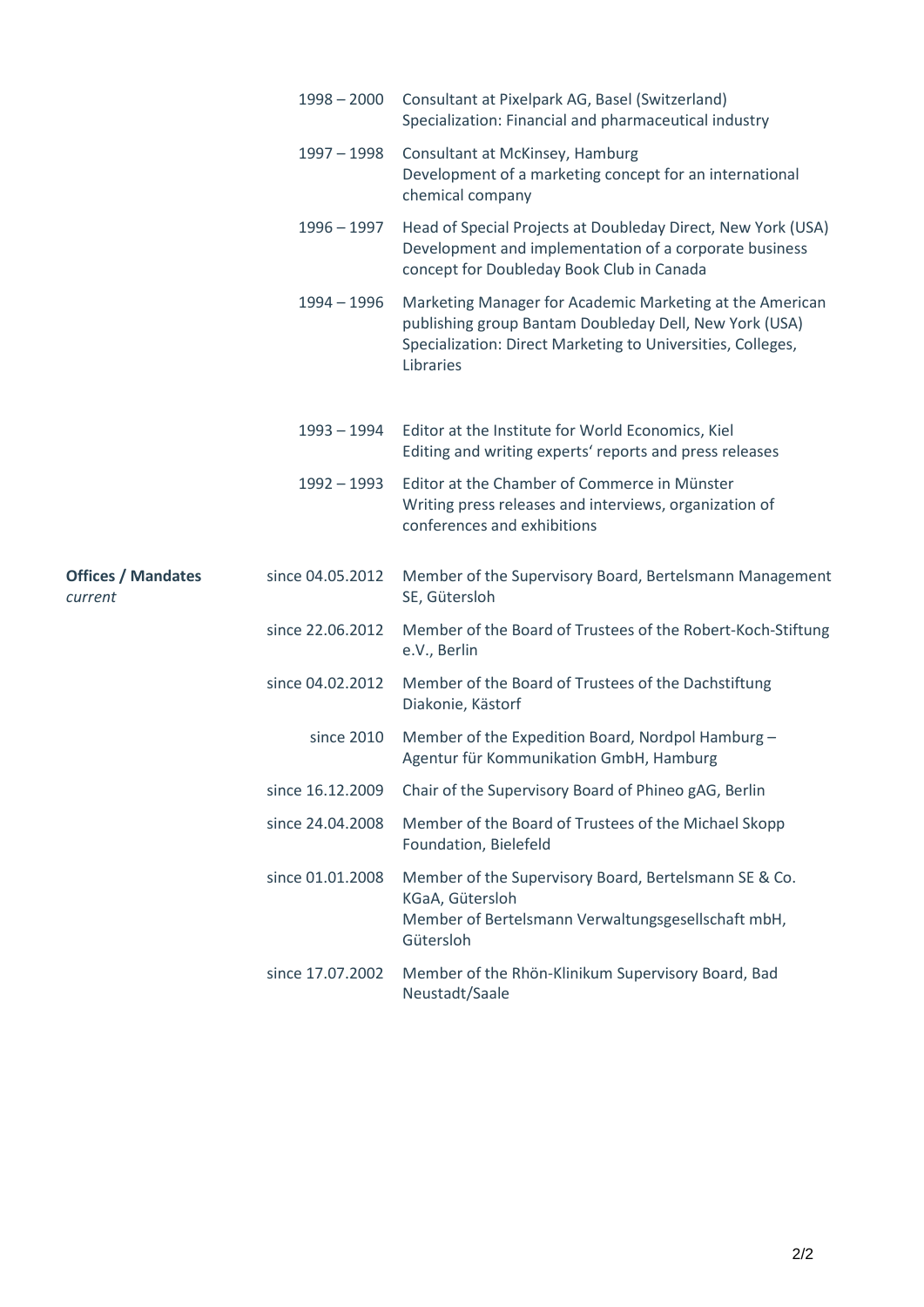

ISIN DE0007042301 WKN 704230

# ADDITIONAL INFORMATION ON TOP 5.6: RESOLUTION ON ELECTIONS TO THE SUPERVISORY BOARD

### **Wolfgang Mündel**

born 1946, married

### **Education**

- Economics graduate (University of Applied Sciences FH)
- Qualifications are tax agent, tax advisor, auditor

### **Career**

- Economics and tax consultant
- Employed tax agent, tax advisor
- Self-employed tax advisor, auditor and principal in partnership

### **Appointments**

- RHÖN-KLINIKUM GmbH, Bad Neustadt a. d. Saale Member of the supervisory board (1979 – 1988)
- RHÖN-KLINIKUM AG, Bad Neustadt a. d. Saale Member of the supervisory board (1989 – present)
- Jean d'Arcel Cosmétique GmbH & Co KG, Kehl Chairman of the advisory board
- HCM SE, München deputy chairman of the administrative board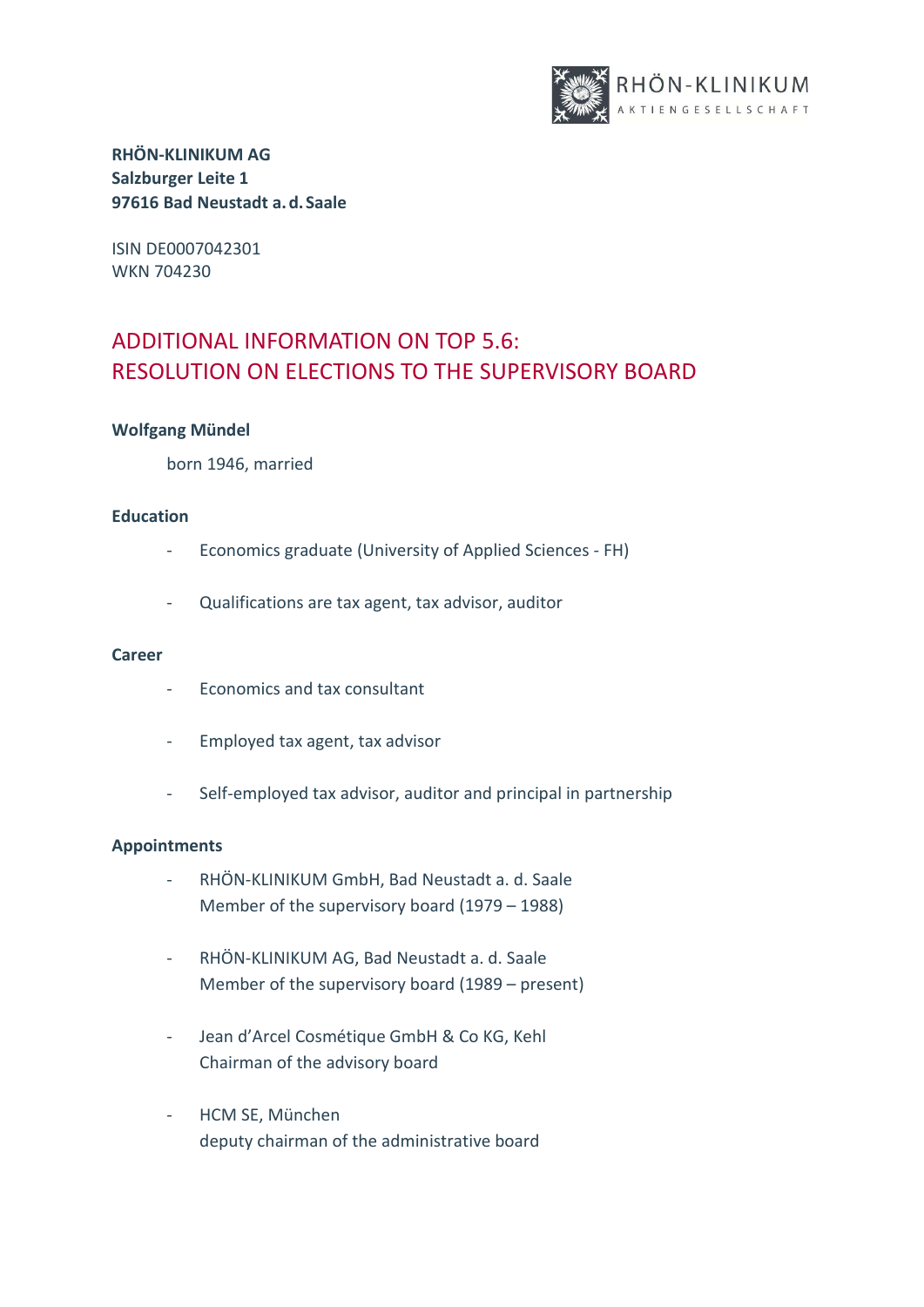

ISIN DE0007042301 WKN 704230

# ADDITIONAL INFORMATION ON TOP 5.7: RESOLUTION ON ELECTION TO SUPERVISORY BOARD

### **Christine Reißner**

Date of birth 5 July 1953

### **Education**

- Economics studies at the Health and Social Studies University of Applied Sciences (Fachhochschule für Gesundheits- und Sozialwesen) "Prof. Dr. Karl Gelbke" Potsdam
- Qualification as industrial manager, VEB Kraftfahrzeugwerk "Ernst Grube" Werdau

### **Career**

| 1976 - 1990   | Head of the Planning, Statistics and General Administration       |
|---------------|-------------------------------------------------------------------|
|               | Department and representative of the financial director, Regional |
|               | Hospital, Meiningen                                               |
| 1990-1995     | Administrative director, Regional Hospital Meiningen/Meininger    |
|               | Kliniken                                                          |
| 1995 - 2003   | Head of Administration and procurist, Klinikum Meiningen GmbH     |
| $2003 - 2014$ | Managing director, Klinikum Meiningen GmbH                        |
| $2014 - 2015$ | Managing director, HELIOS - Klinikum Meiningen GmbH               |
|               | (to 02/2015)                                                      |

### **Committee and Board Appointments**

- Member of the Hospital Finance Committee of the Conciliation and Preparatory Commission "Landesbasis-Fallwert" of Landeskrankenhausgesellschaft Thüringen e.V.
- Member of the supervisory board of RHÖN-KLINIKUM AG, Bad Neustadt a.d. Saale (as representative of the leading executives, 1996-2001)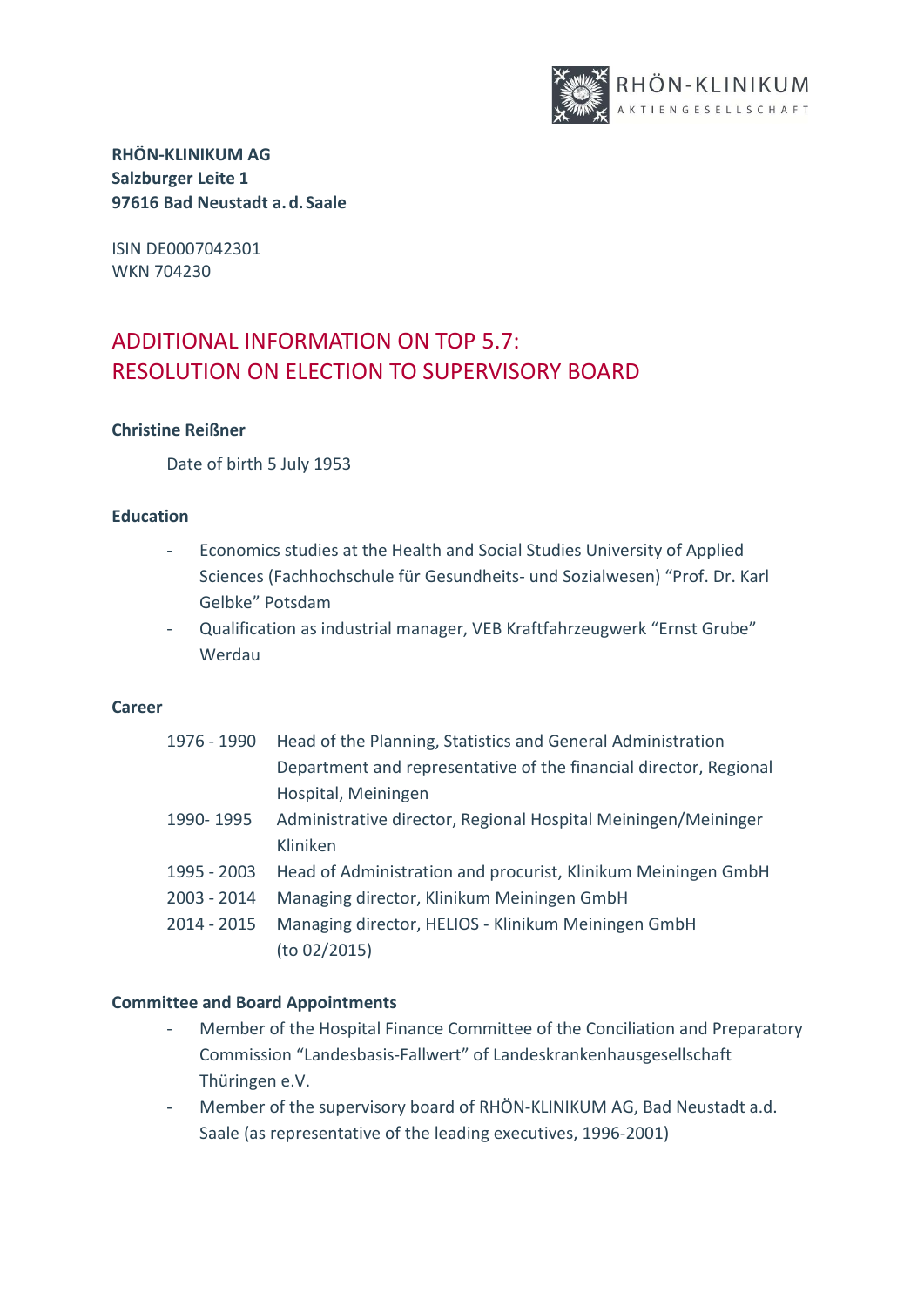

ISIN DE0007042301 WKN 704230

## FURTHER INFORMATION TO AGENDA ITEM 5.8: RESOLUTION ON THE ELECTION TO THE SUPERVISORY BOARD

### **Dr. Katrin Vernau**

Born May 18th, 1973, unmarried

### **Education**

| 09/2011             | Participation in VdU Training "Taking over Responsibility within<br>supervisory boards", supported by German Federal Govern-<br>ment and EU, held by PWC                                                  |
|---------------------|-----------------------------------------------------------------------------------------------------------------------------------------------------------------------------------------------------------|
| 10/2010             | Participation in EUROFORUM Training "Rights and Duties of<br>supervisory board members"                                                                                                                   |
| 01/2002             | Doctorate degree "Dr. rer. pol." at the University of Potsdam                                                                                                                                             |
| 03/2000             | Executive Program "System Dynamics for Senior Managers" at<br>MIT Sloan School of Management, Boston, and "Negotiation<br>Strategies for Managers" at Kellogg Graduate School of Man-<br>agement, Chicago |
| $10/1994 - 09/1996$ | Master Studies in Business and Economics at the University of<br>St.Gallen, major in Finance (accounting, corporate finance, cap-<br>ital markets); degree: lic. oec.                                     |
| $09/1995 - 12/1995$ | Participation in the MBA Programm at Columbia Business<br>School, New York, as an exchange student                                                                                                        |
| $10/1992 - 09/1994$ | Bachelor in Business and Economics at the University of<br>St.Gallen; degree: Vordiplom                                                                                                                   |
| $08/1983 - 05/1992$ | Gymnasium am Deutenberg in Schwenningen Grammar<br>School;<br>Degree: Abitur                                                                                                                              |
| <b>Occupation</b>   |                                                                                                                                                                                                           |
| Since 03/2015       | Administrative Head at the WDR Westdeutscher Rundfunk<br><b>Public Broadcasting Company</b>                                                                                                               |
| $12/2012 - 02/2015$ | Partner at Roland Berger Strategy Consultants and Dean of the                                                                                                                                             |

Roland Berger School of Strategy and Economics

- 12/2006 11/2012 Kanzlerin der Universität Hamburg (Vice President Finance and Administration)
- 07/2005 12/2006 Founding Partner of blv consult, Hamburg